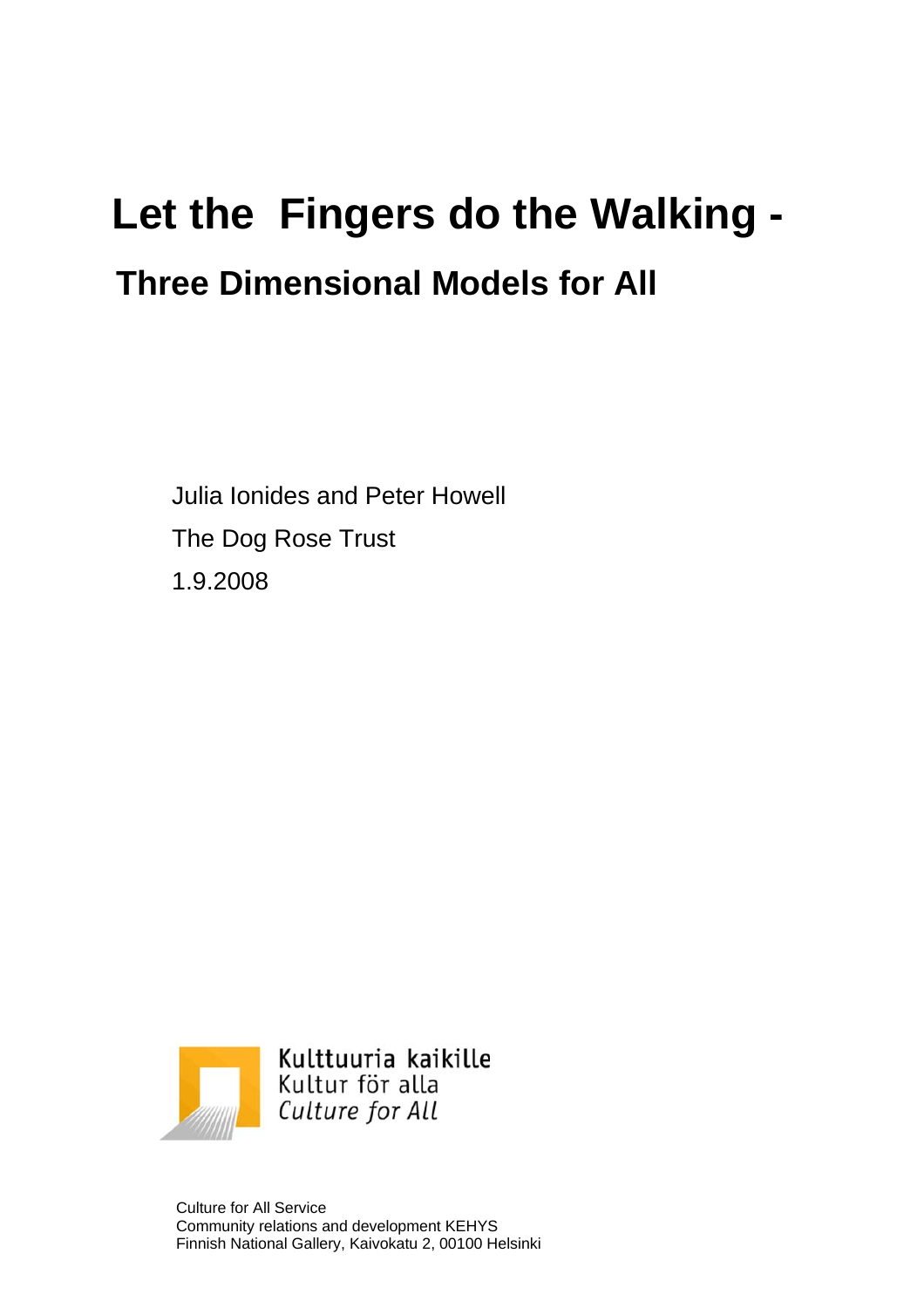## **Let the Fingers do the Walking**

#### **- Three Dimensional Models for All**

When our blind colleagues and friends are asked what would help them most to understand a building or outdoor space, the reply is, 'A tactile 3 dimensional scale model as it is the only way that the shape, size and architectural details can be appreciated'.

The key to successful projects is consultation. At Downpatrick, in Northern Ireland, we consulted with blind people from the local area at an early stage on the model of the old gaol which is now the museum and then met up with again when the model was finished to see what they thought of it.



**Consultation at Downpatrick and the finished bronze model** 

Each model needs a different approach; this can be influenced by the place where the model will be situated, the detail required and the client's budget as well as other factors.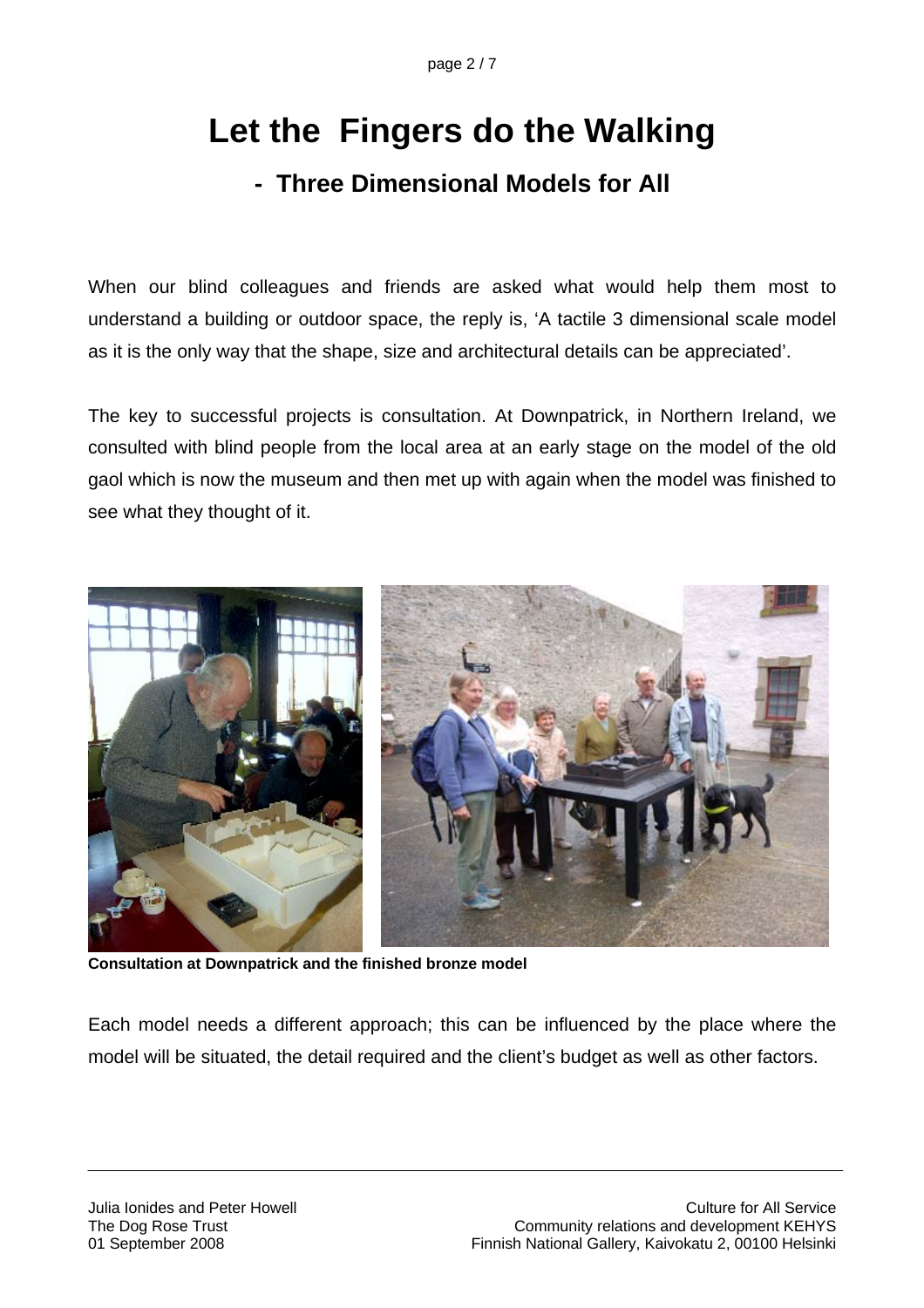page 3 / 7



**Blind consultants testing out the model of the historic house** 

Another important aspect is accompanying audio to guide the hands around the model and to know how blind people explore a model.

Consultation with the client on subjects other than price and materials, is also important, if only to agree what is possible and impossible. 'No, the spire cannot be too pointed as that is dangerous if someone leans over it,' is not popular with the purists, but a compromise has to be reached between aesthetics and safety.



One bronze model we worked on was of a historic town that had a large and handsome abbey and during the consultation, a few houses had to be 'demolished' so that the streets could be widened for exploring fingers to get down the streets and read the Braille names.

**The bronze model of the historic town completed, with the blind consultant on the right in the yellow jacket.**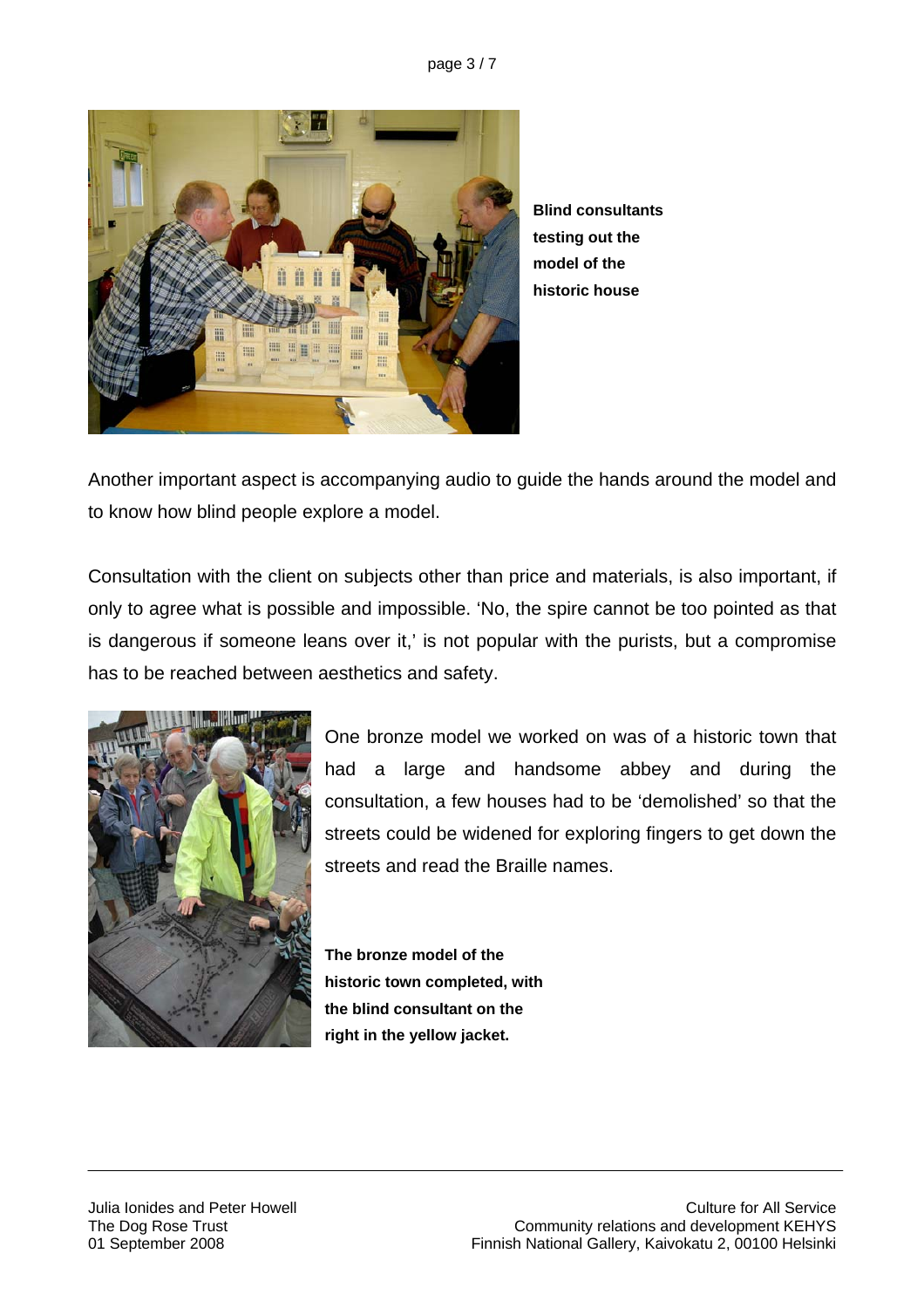The choice of materials for the situation is also important: wood, resin or other man-made substance can be used indoors or in a controlled environment. However, for an outdoor uncontrolled situation the material must be more durable which is why we use bronze, although it is expensive. Other metals can be used with the lost wax process but there is little saving in the cost because it is a time-consuming process.

### **Case Studies**

**York - A Bronze Model** 



**The bronze model of an area of the city of York** 

The model of the area of the historic city of York around the Minster (or Cathedral), the most prominent feature, was the first bronze model we made. The actual area covered is quite large and very densely packed with buildings, but the model itself could not be too large otherwise children and people using a wheelchair would not be able to reach the centre, a factor that needs to be considered.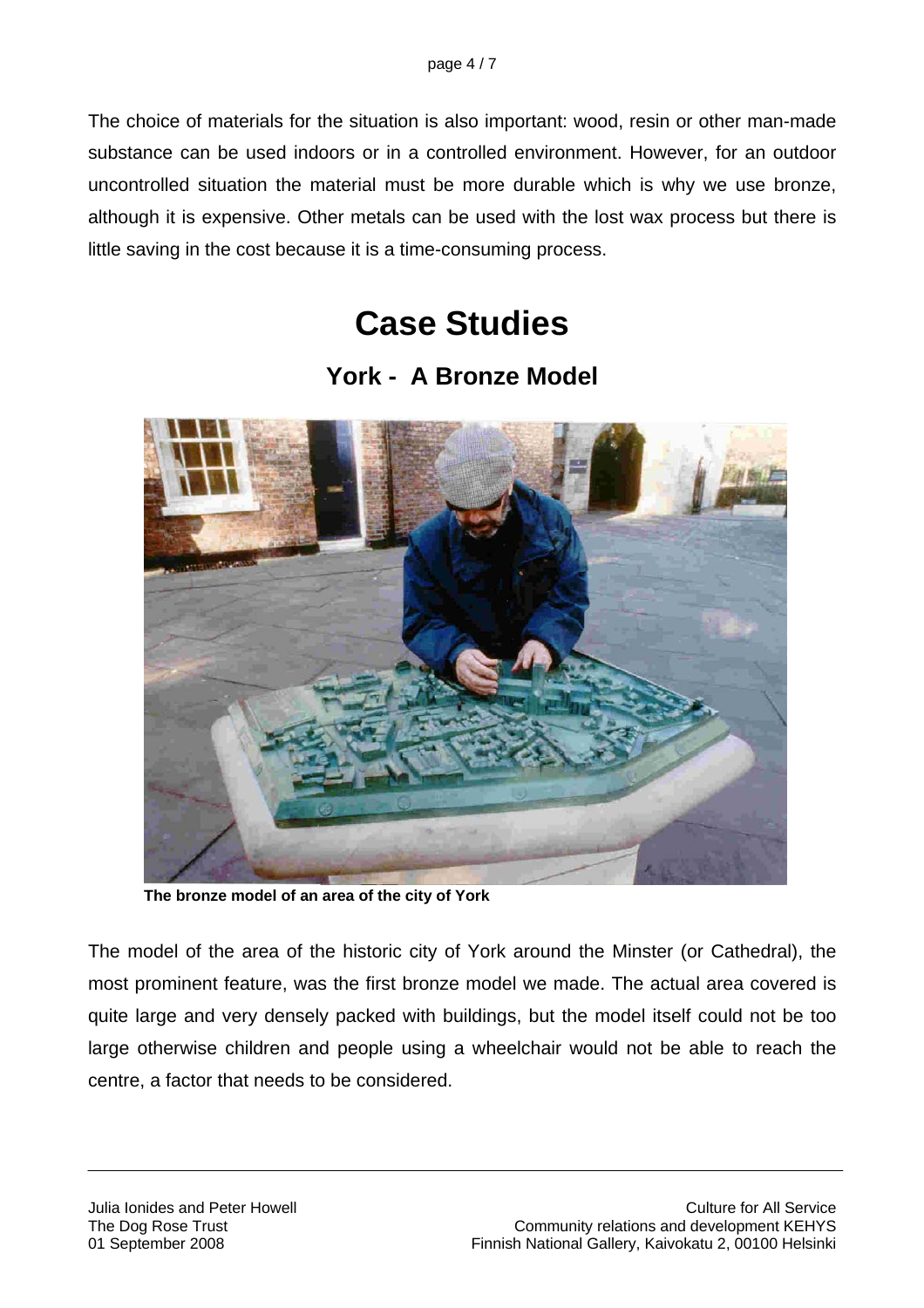The roofs of the medieval houses were modelled in the correct historic style which gave variation to the streetscape. The main historic buildings were modelled in more detail and their names put on a key in letters and Braille around the sloping base.

So that we could understand which streets to make prominent in a network of small streets, we conducted a telephone survey of members of the Blind and Partially Sighted Society. We asked them what routes they used to get into the city and gave prominence to those they used most. We asked them what landmarks or sounds they navigated by and many of them used the smell from 'Thomas the Baker' to find the post office.

The model maker came down with the wooden model in loose sections and tested it out with the group who made helpful suggestions about the width of streets and where they could or could not get their hands. An area of York was redesigned in an afternoon.

Next came the audio guide and again we consulted the members of the society. The audio guided the hands around the model and gave sensory and historical information about the city. To accompany the audio guide, A4 tactile maps with a key were designed by our graphic designer and produced by Tactile Vision of Canada.

The bronze has worn well with one or two scratches on it and what looks like a cigarette lighter burn. One of the York historical societies uses the model to show school children the layout of the city. You can see which the most popular buildings are as the patina is wearing away and the bronze colour coming through.

Maintenance is required for all models and plans outdoors; putting your fingers into wet dirt is not pleasant. Consult with the producer of the model or plan on the best methods of cleaning that will not do damage. Once the model has been handed over, with information about maintenance such as who to contact for repairs and other details, it is up to the client to look after it.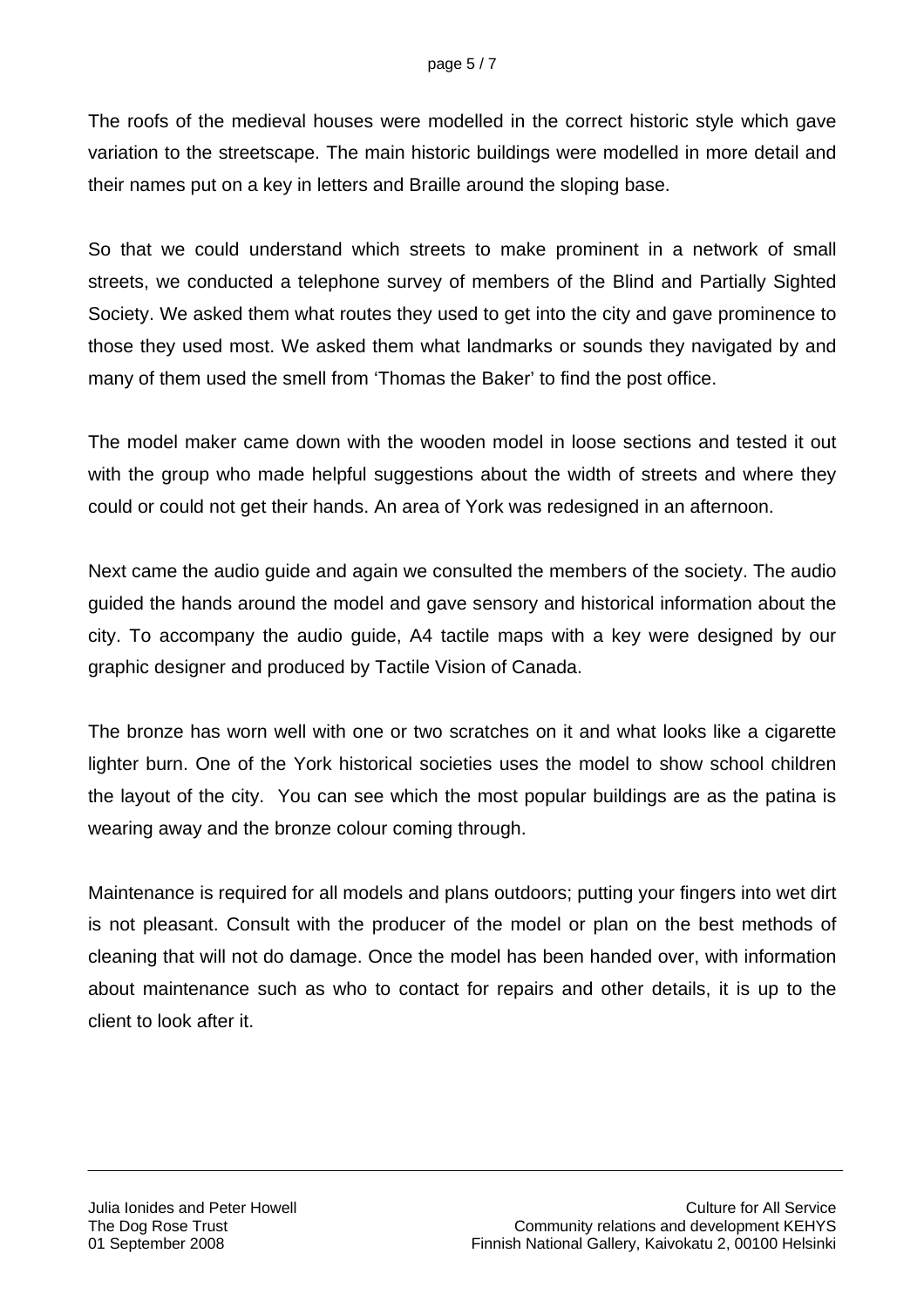#### **The Palace of Westminster – a wooden model**

For a historic interior such as the Palace of Westminster in London, better known as the Houses of Parliament, only wood was suitable, especially as the model would be in the Robing Room where the Queen puts on her State Robes and Crown before opening Parliament each year.



**The wooden model of the Palace of Westminster** 

Such a large building required a large model, but as it was long rather than wide the question of reach did not really become a problem. The three dimensional mode of the whole building stands alongside the raised plan of the route that visitors take when they are on a tour; this is known as the Line of Route. The Queen follows this when she opens Parliament, but for historical reasons she only goes as far as the Lord's Chamber; other visitors will go all the way to the Commons Chamber. The tour guides use the model and plan to show all the visitors where they will be going. This is a good example of universal design.

The details on the elevations of the Palace are repetitive and the best solution was to cut them out by laser – an innovative idea nearly twelve years ago. Braille on the wood proved another problem to solve: this was done by drilling holes through the dots on the Braille